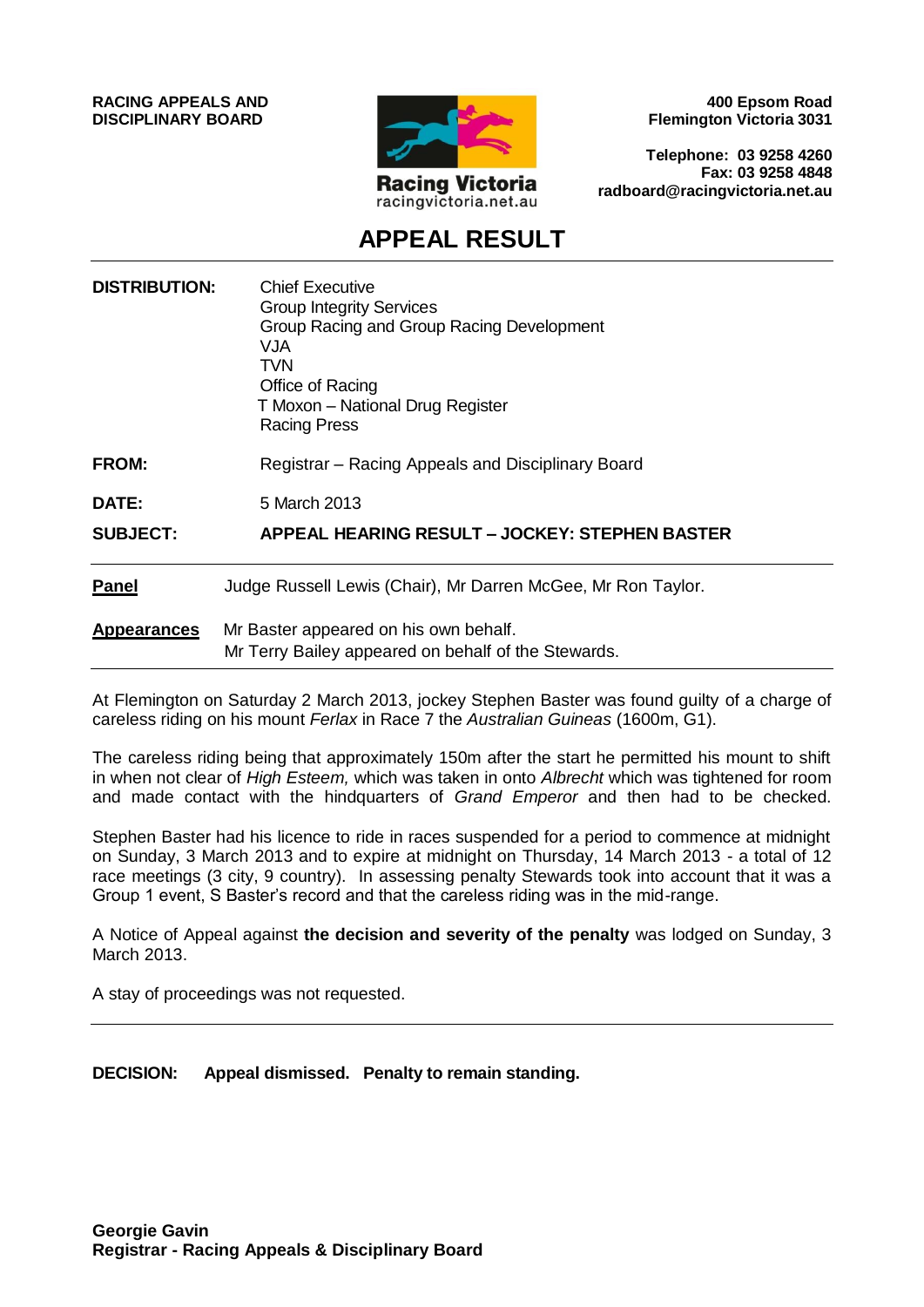# **TRANSCRIPT OF PROCEEDINGS**

# **RACING APPEALS AND DISCIPLINARY BOARD**

\_\_\_\_\_\_\_\_\_\_\_\_\_\_\_\_\_\_\_\_\_\_\_\_\_\_\_\_\_\_\_\_\_\_\_\_\_\_\_\_\_\_\_\_\_\_\_\_\_\_\_\_\_\_\_\_\_\_\_\_\_\_\_

**HIS HONOUR JUDGE R.P.L. LEWIS, Chairman MR D. McGEE MR R. TAYLOR**

#### **EXTRACT OF PROCEEDINGS**

#### **DECISION**

# **IN THE MATTER OF THE AUSTRALIAN GUINEAS (GROUP 1) OVER 1600 METRES AT FLEMINGTON ON 2/3/13**

**JOCKEY: STEPHEN BASTER**

#### **MELBOURNE**

### **TUESDAY, 5 MARCH 2013**

MR T. BAILEY appeared on behalf of the RVL Stewards

MR S. BASTER appeared on his own behalf